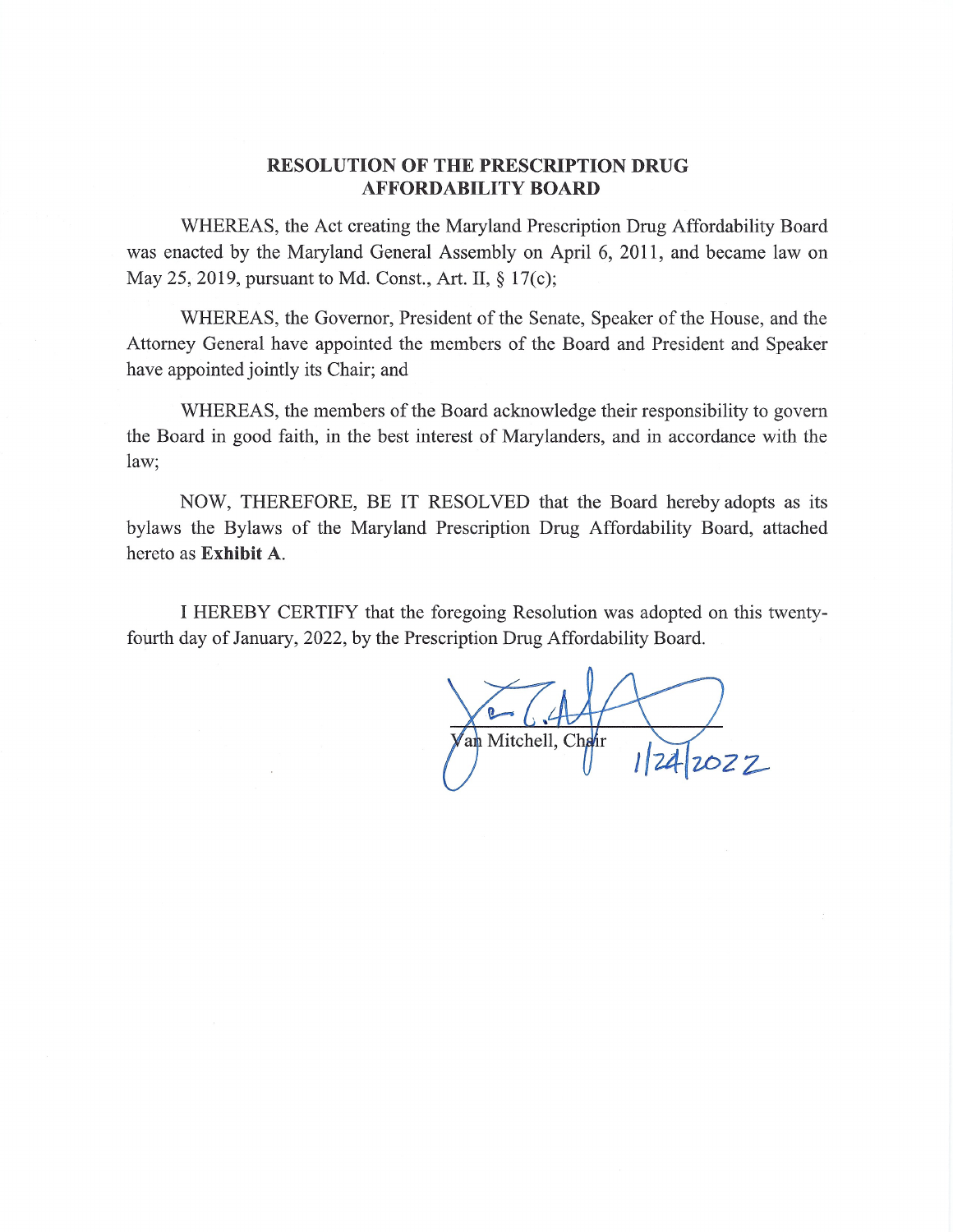#### **BYLAWS OF THE MARYLAND PRESCRIPTION DRUG AFFORDABILITY BOARD**

#### **PREAMBLE**

Pursuant to § 21-2C-02 of the Health-General Article of the Maryland Code, the following is hereby adopted and declared as the Bylaws of the Maryland Prescription Drug Affordability Board.

### **ARTICLE I NAME, PURPOSE, AND POWERS**

**Section 1**. The Maryland Prescription Drug Affordability Board (hereinafter, "the Board") is the body established by 2019 Maryland Laws Ch. 692, codified in Title 21, subtitle 2C of the Health-General Article of the Maryland Code.

**Section 2**. The Board is a body politic and corporate, an instrumentality of the State, and an independent unit of State government.

**Section 3**. As set forth in § 21-2C-02 of the Health-General Article, the purpose of the Board is to protect State residents, State and local governments, commercial health plans, health care providers, pharmacies licensed in the State, and other stakeholders within the health care system from the high costs of prescription drug products.

**Section 4**. The Board has all the powers, rights, and privileges set forth in Title 21, subtitle 2C of the Health-General Article; all powers necessary or convenient to carry out the functions authorized by Title 21, subtitle 2C of the Health-General Article; and all the powers of a Maryland corporation except where limited by law.

#### **ARTICLE II BOARD MEMBERS**

**Section 1**. As set forth in § 21-2C-03 of the Health-General Article, the Board consists of five members possessing expertise in health care economics or clinical medicine:

- (a) One member appointed by the Governor;
- (b) One member appointed by the President of the Senate;
- (c) One member appointed by the Speaker of the House of Delegates;
- (d) One member appointed by the Attorney General; and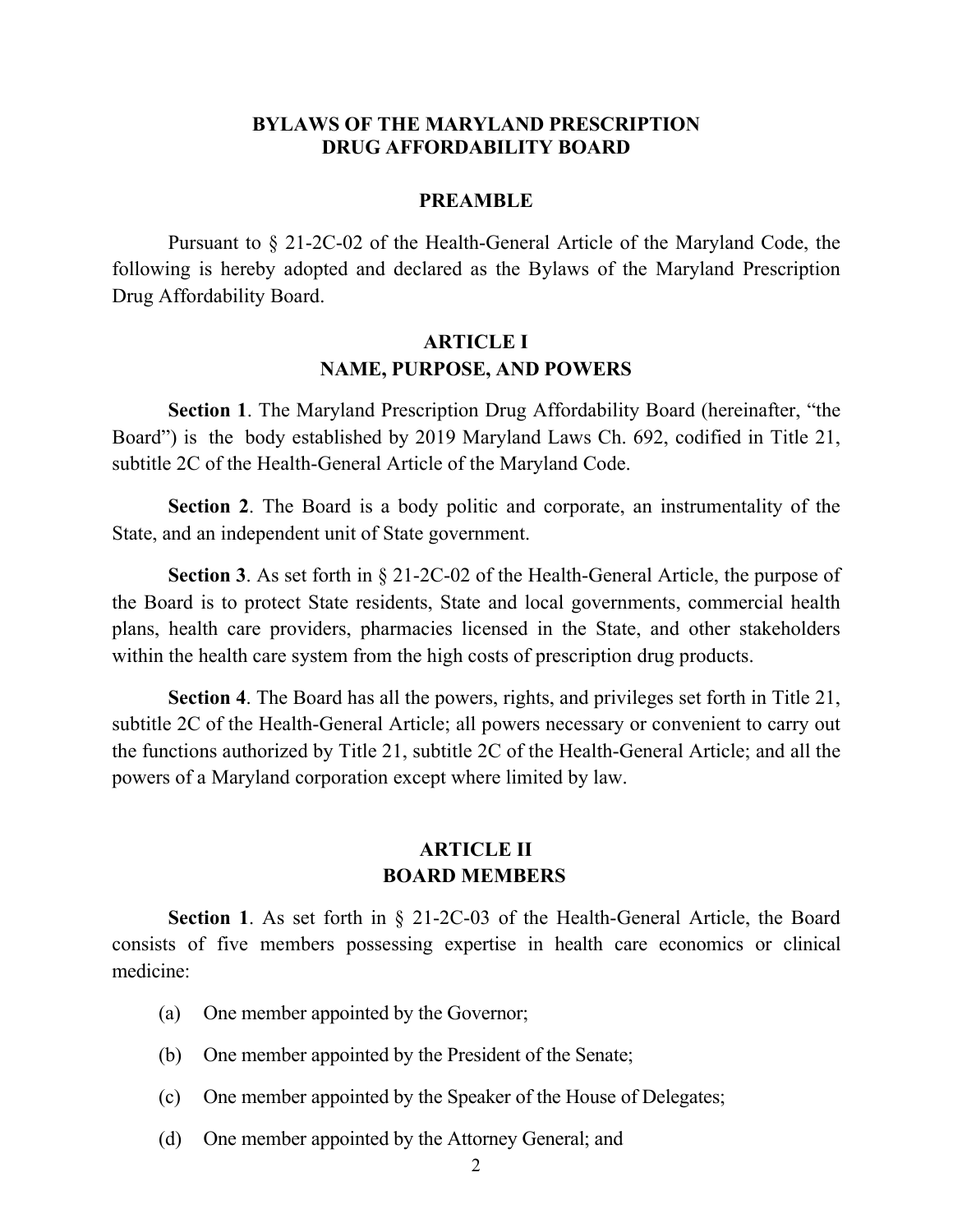(e) One member appointed jointly by the President of the Senate and the Speaker of the House of Delegates, who shall serve as chair of the Board.

**Section 2**. The term of a Board member is 5 years beginning July 1 and ending June 30. In accordance with law, the terms are staggered as follows:

(a) The initial term of the member appointed by the Governor expires 2024;

(b) The initial term of the member appointed by the President of the Senate expires 2022;

(c) The initial term of the member appointed by the Speaker of the House of Delegates expires 2023;

(d) The initial term of the member appointed by the Attorney General expires 2023; and

(e) The initial term of the chair, appointed jointly by the President of the Senate and the Speaker of the House of Delegates, expires 2024.

# **ARTICLE III ALTERNATE BOARD MEMBERS**

**Section 1**. As set forth in § 21-2C-03 of the Health-General Article, the Board shall have alternate members, who possess expertise in health care economics or clinical medicine:

- (a) One alternate member appointed by the Governor;
- (b) One alternate member appointed by the President of the Senate; and
- (c) One alternate member appointed by the Speaker of the House of Delegates.

**Section 2**. The term of an alternate Board member is 5 years beginning July 1 and ending June 30. In accordance with law, the terms are staggered as follows:

(a) The initial term of the member appointed by the Governor expires 2024;

(b) The initial term of the member appointed by the President of the Senate expires 2022; and

(c) The initial term of the member appointed by the Speaker of the House of Delegates expires 2023.

**Section 3**. When a Board member is recused, an alternate shall be designated by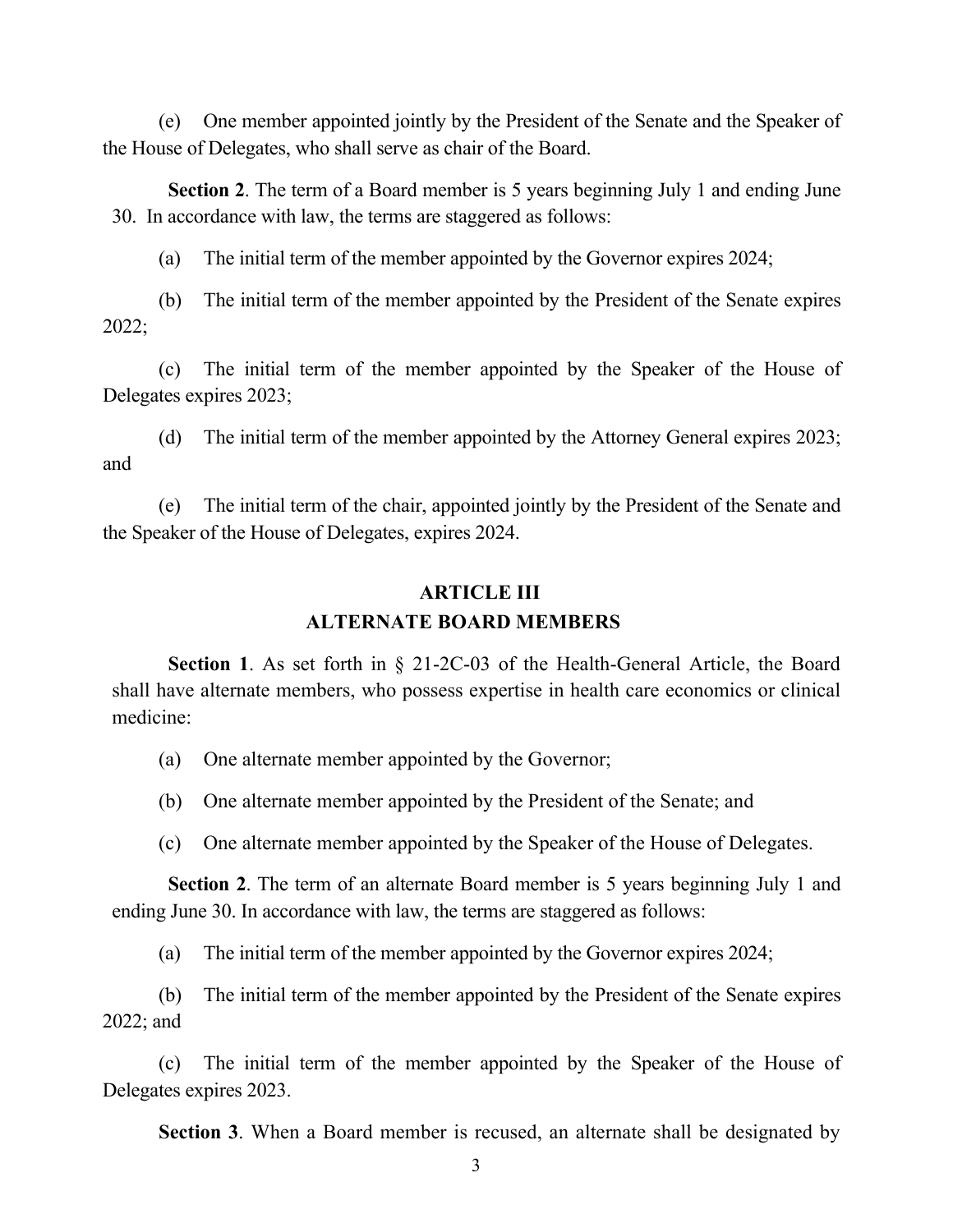the Board chair to participate in deliberations of the Board.

# **ARTICLE IV DUTIES OF BOARD CHAIR**

**Section 1**. As set forth in § 21-2C-03 of the Health-General Article, the Chair of the Board is appointed jointly by the President of the Senate and the Speaker of the House of Delegates.

**Section 2**. The Chair is authorized to preside at the meetings of the Board, to represent the Board before all public bodies, to sign papers on behalf of the Board, to hire an Executive Director and staff for the Board and function as the appointing authority for Board staff, to develop a 5-year budget and staffing plan for approval by the Board, and to perform such other duties necessary to carry out the provisions of Title 21, subtitle 2C of the Health-General Article, and as the Board may from time to time assign.

### **ARTICLE V EXECUTIVE DIRECTOR**

**Section 1**. As set forth in § 21-2C-03 of the Health-General Article, the Chair is authorized to hire an Executive Director for the Board.

**Section 2**. The Executive Director shall:

(a) be the chief administrative officer of the Board;

(b) direct, administer, and manage the operations of the Board;

(c) perform all duties necessary to comply with and carry out the provisions of Title 21, subtitle 2C of the Health General Article, the Board's regulations, rules and policies, and other applicable law;

(d) keep the official records of the Board;

(e) sign papers on behalf of the Board within the scope of his or her administrative duties or as authorized by the Chair, the Board, or Board policy; and

(f) perform all duties delegated by the Chair or the Board.

**Section 3**. The Executive Director serves at the pleasure of the Chair and is entitled to the compensation as provided in the budget of the Board.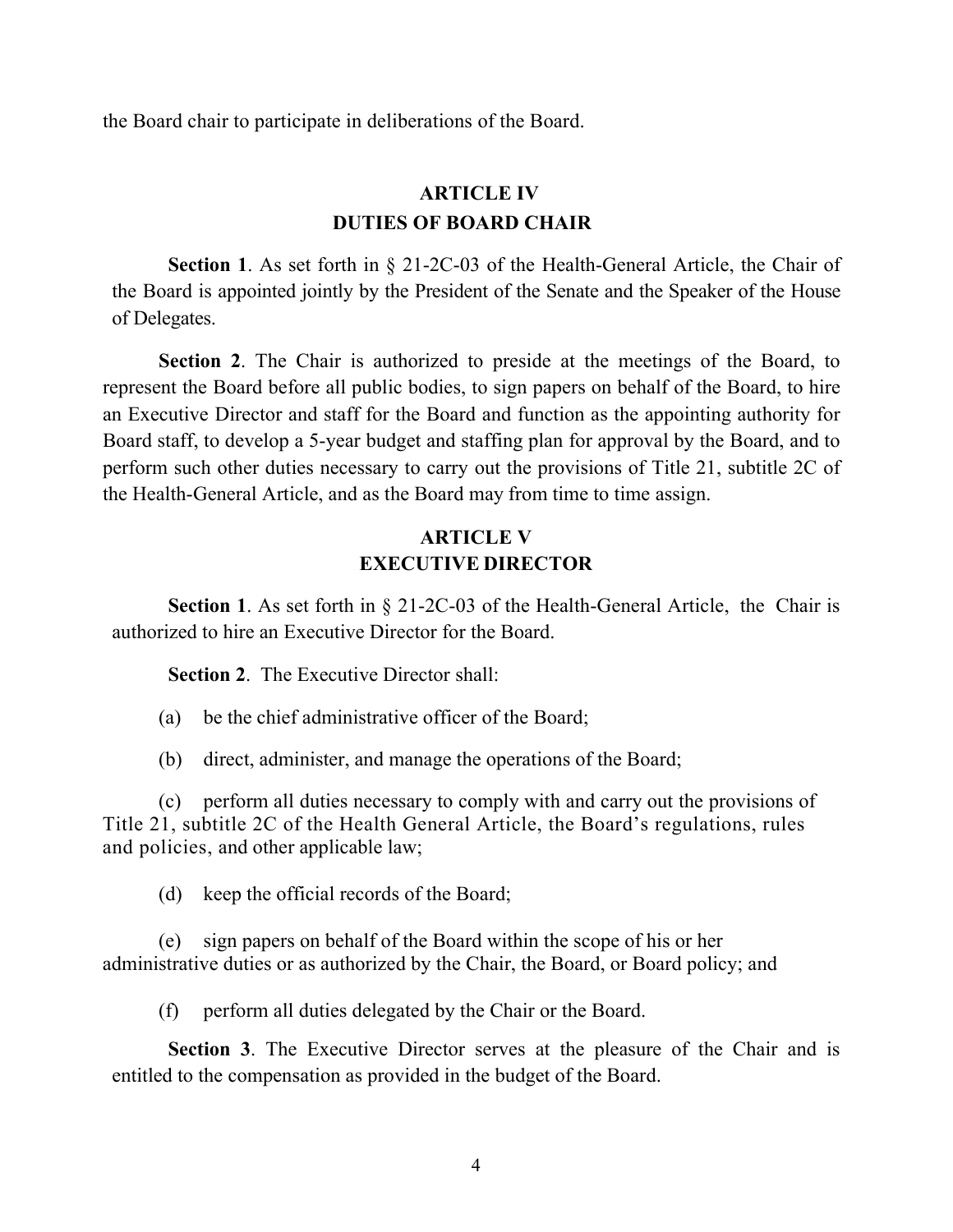#### **ARTICLE VI BOARD COMMITTEES**

**Section 1**. The Board may from time to time establish and define the duties of standing and temporary committees of the Board.

**Section 2**. After consultation with the members of the Board, the Chair shall appoint the members of each committee established by theBoard.

## **ARTICLE VII STAKEHOLDER COUNCIL**

**Section 1**. As set forth in § 21-2C-03 of the Health-General Article, the Stakeholder Council consists of 26 members and its purpose is to provide stakeholder input to assist the Board in making decisions under the Act. A majority of the members of the Stakeholder Council constitutes a quorum.

**Section 2**. As provided by law, the members of the Stakeholder Council are appointed by the Governor, Speaker of the House of Delegates and President of the Senate:

(a) The Speaker of the House of Delegates shall appoint one representative of: (i) generic drug corporations; (ii) nonprofit insurance carriers; (iii) a statewide health care advocacy coalition; (iv) a statewide advocacy organization for seniors; (v) a statewide organization for diverse communities; (vi) a labor union; and (vii) one health services researcher specializing in prescription drugs; and (viii) one public member at the discretion of the Speaker.

(b) The President of the Senate shall appoint one representative of: (i) brand name drug corporations; (ii) physicians; (iii) nurses; (iv) hospitals; (v) dentists; (vi) managed care organizations; (vii) the Department of Budget and Management; and (viii) one clinical researcher; and (ix) one public member at the discretion of the President.

(c) The Governor shall appoint one representative of: (i) brand name drug corporations; (ii) generic drug corporations; (iii) biotechnology companies; (iv) for-profit health insurance carriers; (v) employers; (vi) pharmacy benefits managers; (vii) pharmacists; and (viii) one pharmacologist; and (ix) one public member at the discretion of the Governor.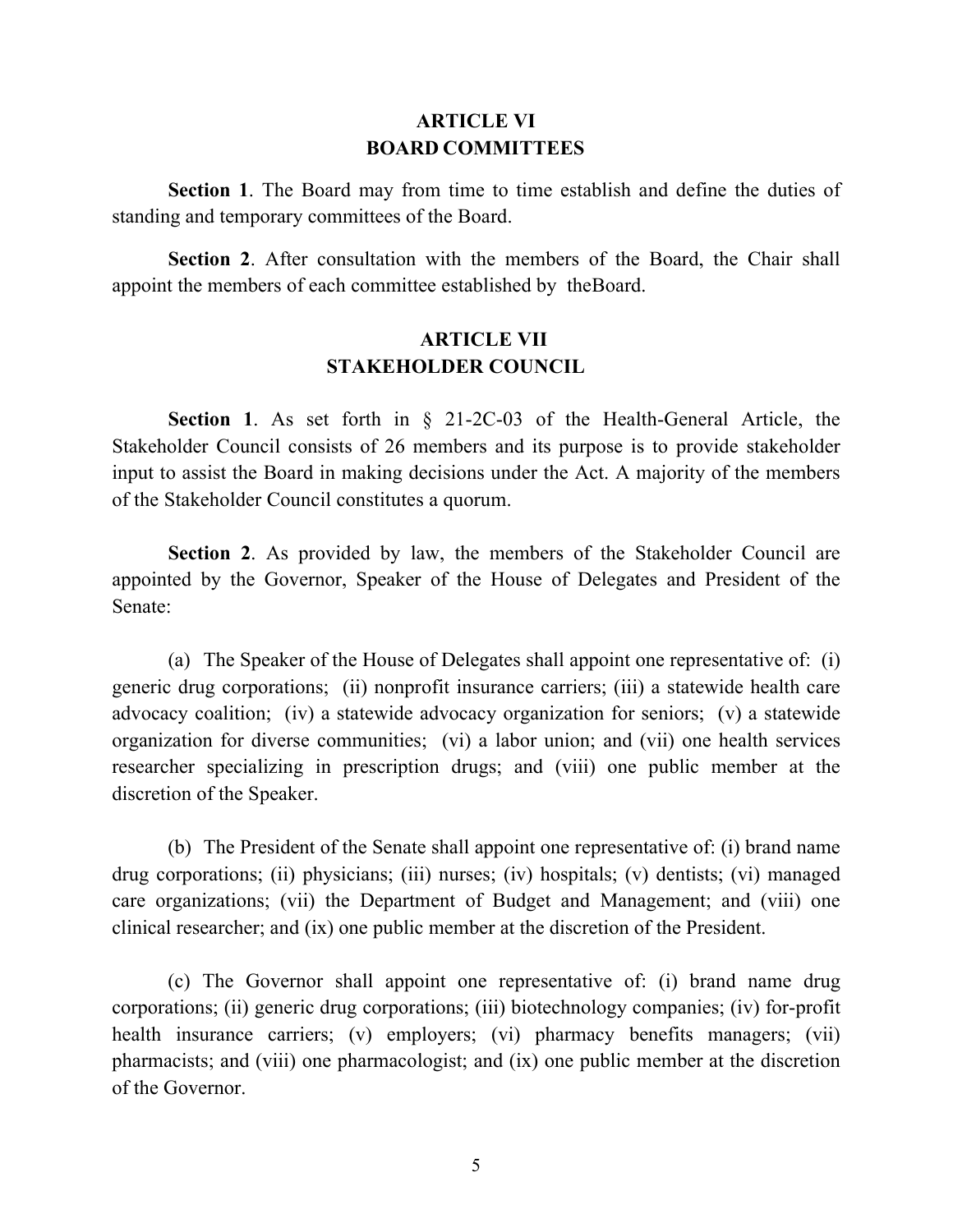**Section 3**. The term of a Stakeholder Council member is 3 years beginning July 1 and ending June 30. In accordance with law, the terms are staggered as follows:

- (a) the term for the following eight members expires in 2022:
	- (i) two members appointed by the Speaker;
	- (ii) three members appointed by the President; and
	- (iii) three members appointed by the Governor;
- (b) the term for the following nine members expires in 2023:
	- (i) three members appointed by the Speaker;
	- (ii) three members appointed by the President; and
	- (iii) three members appointed by the Governor; and
- (c) the term for the following nine members expires in 2024:
	- (i) three members appointed by the Speaker;
	- (ii) three members appointed by the President; and
	- (iii) three members appointed by the Governor.

## **ARTICLE VIII MARYLAND PRESCRIPTION DRUG AFFORDABILITY FUND**

**Section 1**. As set forth in § 21-2C-11 of the Health-General Article, the Board administers the Maryland Prescription Drug Affordability Fund.

**Section 2**. The Executive Director shall have responsibility for administering the Prescription Drug Affordability Fund in accordance with Title 21, subtitle 2C of the Health General Article and with the policies and direction of the Board.

**Section 3**. In accordance with § 21-2C-11 of the Health-General Article, and the Board's regulations, policies, and direction, the Executive Director shall perform the administrative and ministerial functions necessary to implement the assessment and collection of the annual fee, including resolving requests for waiver or exemption under the regulations.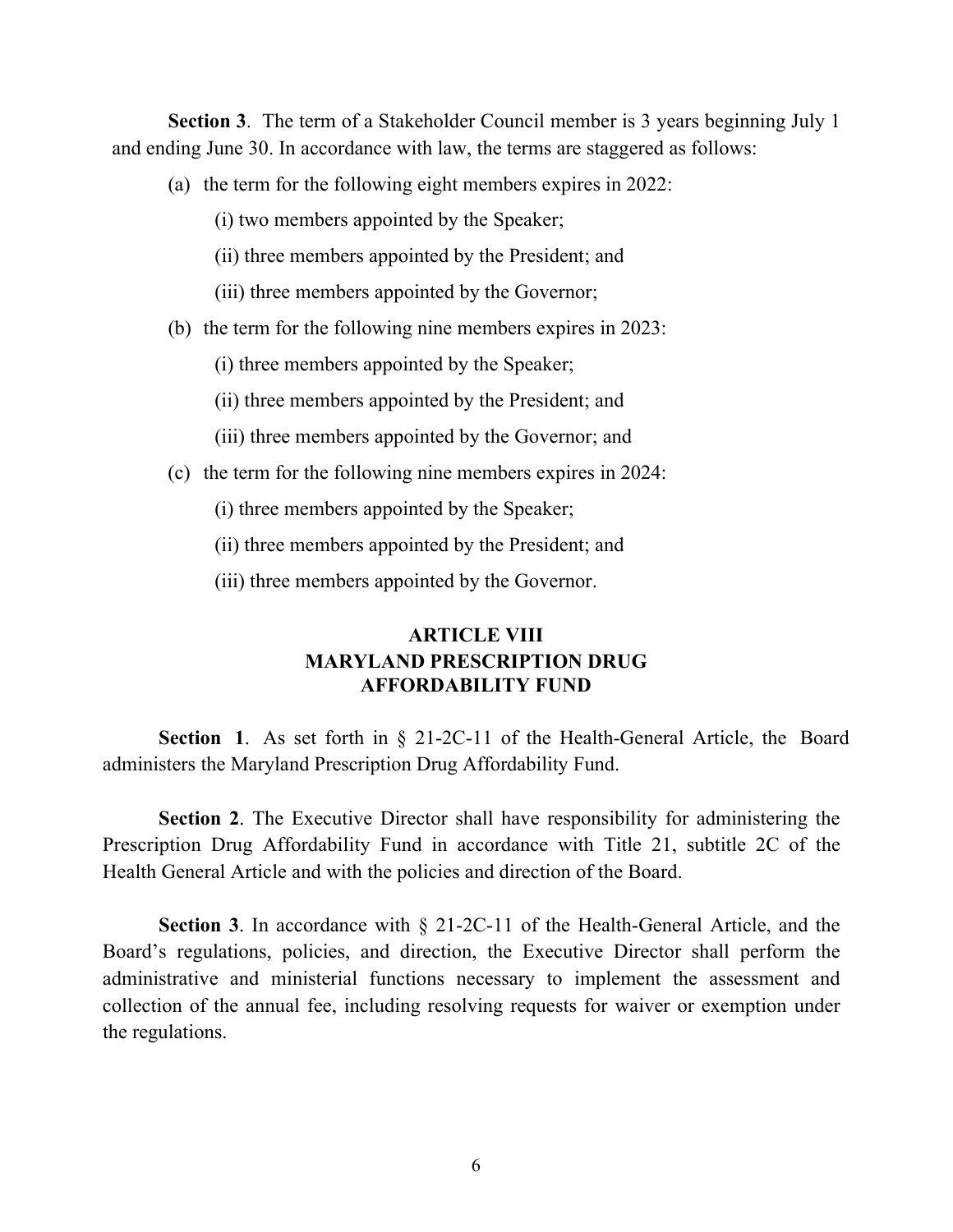# **ARTICLE IX FISCAL YEAR**

The fiscal year of the Exchange shall commence with the first day of July and end with the ensuing thirtieth day of June.

## **ARTICLE X BOARD MEETINGS**

**Section 1**. The Board shall hold at least four regular meetings during each fiscal year, at such time and place as the Board may determine.

**Section 2**. An agenda for each meeting of the Board shall be prepared by the Executive Director in accordance with the directions of the Chair and shall be sent by the Executive Director to each member of the Board at least one week in advance of each meeting. Discussions and actions by the Board shall not, however, be limited to the items included on the agenda but may include any business not inconsistent with these Bylaws and within the duties and powers of the Board.

**Section 3**. At the sole discretion of the Chair, the Chair may postpone or cancel any meeting.

**Section 4**. Special meetings of the Board may be called by the Chair at his or her discretion. The Chair shall give two weeks notice of any special meeting to all Board members and the public. At special meetings, only matters covered in the notice to members may be transacted.

**Section 5**. As set forth in § 21-2C-03 of the Health-General Article, a majority of the members of the Board constitutes a quorum.

**Section 6**. Board members may participate in any meeting by telephone or video conferencing. Board members participating by such means shall be counted for quorum purposes, and their votes shall be counted when determining the actions of the Board.

**Section 7.** Except as provided in  $\S$  21-2C-03(e)(1)(iv) of the Health General Article, all Board meetings shall be conducted in accordance with the Open Meetings Act, Title 10, Subtitle 5 of the State Government Article.In accordance with § 21-2C- $03(e)(1)(iv)$  of the Health General Article, the Board may meet in closed session to discuss trade secrets or confidential and proprietary data and information.